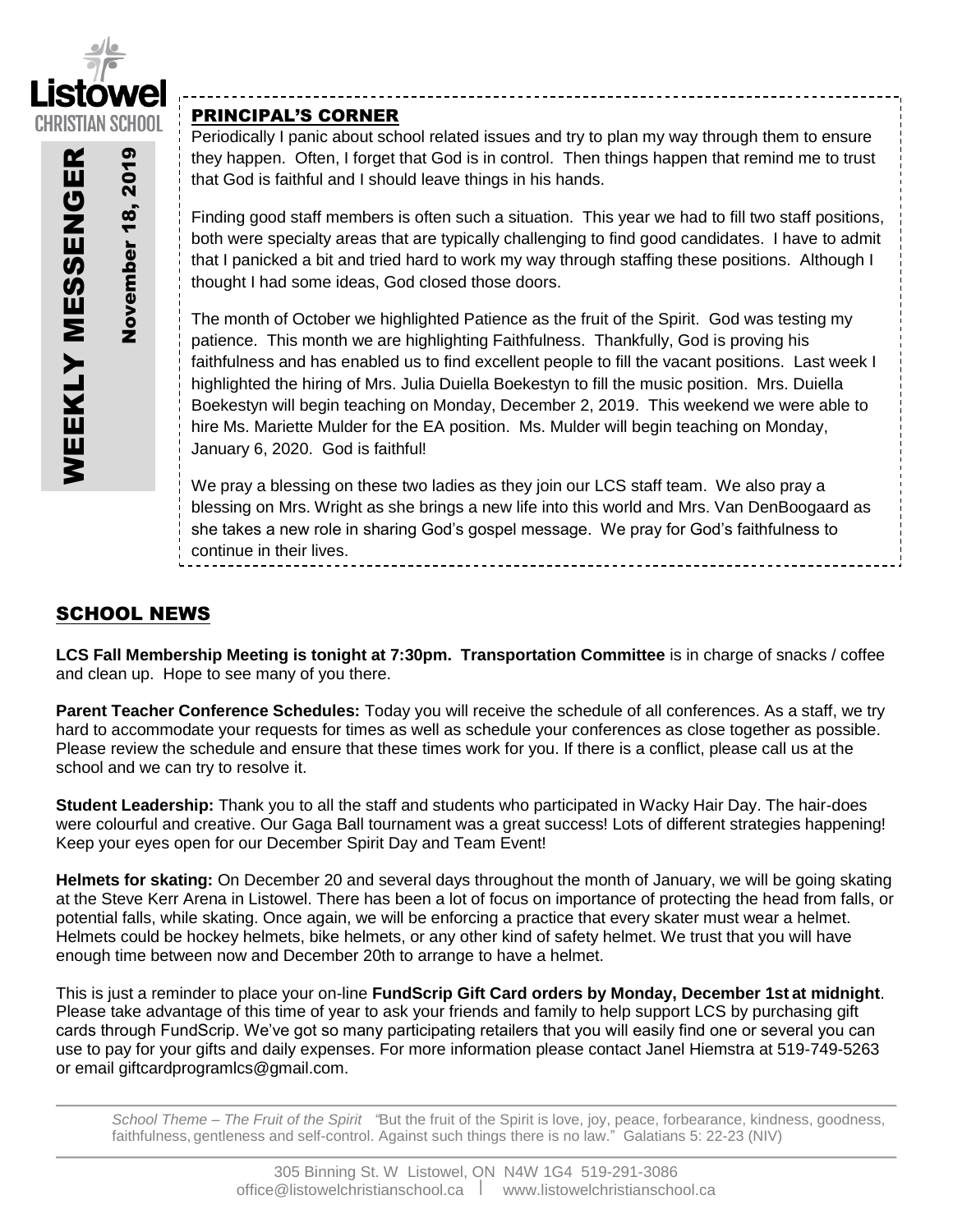| <b>BAZAAR - Saturday, November 23rd 8am-1pm at LCS</b>                                                                                                                                        |  |  |  |
|-----------------------------------------------------------------------------------------------------------------------------------------------------------------------------------------------|--|--|--|
| Don't forget to                                                                                                                                                                               |  |  |  |
| M<br>VOLUNTEER - volunteers are still needed for games, food order table, kitchen, toy store and more.<br>Sign up on-line https://signup.com/go/VeXBLMr or contact Chandra Los (519-291-9831) |  |  |  |
| M<br>Food Donations: There are still many items needed (hash brown casseroles, muffins, pies & cheesecakes).<br>Sign up on-line https://signup.com/go/aviskNh or contact Chandra Los.         |  |  |  |
| <u>M</u><br>Send in your TOONIE JARS                                                                                                                                                          |  |  |  |
| <u>M</u><br>Send in your BAKING for the Bake Table                                                                                                                                            |  |  |  |
| <u>M</u><br>GROCERIES can be dropped off at the Listowel Christian School gym kitchen by Friday, Nov. 22.                                                                                     |  |  |  |
| ⊻<br>Tell your friends and family. Bring them along with you for a wonderful time of fellowship and shopping!!                                                                                |  |  |  |
| <u>V</u><br>Send in your TOYS for the Toy Store. Toys must be clean and in excellent condition.                                                                                               |  |  |  |
| M<br>TAKE OUT MEALS: Order today! Lasagna or Boerenkool Dinners. Contact Lauren (liwilting@gmail.com).<br>Orders will be ready for pick up at 10:30am.                                        |  |  |  |
|                                                                                                                                                                                               |  |  |  |
| <b>BIRTHDAY CORNER</b><br>Cassy V - Nov 20<br>Celebrating this week: Dannie $C - Nov 19$<br>Baylen V - Nov 19                                                                                 |  |  |  |

| E V E N T S<br>U P C O M I N G                |                                            |  |
|-----------------------------------------------|--------------------------------------------|--|
| <b>November</b>                               | December                                   |  |
| 18 - LCS Fall Membership meeting              | 2 - Board Exec                             |  |
| 19 - Boys volleyball practice $(3:30 - 4:30)$ | 2 – Gift Card orders due at midnight       |  |
| 20 - Volleyball tournament                    | 3 – Meat, Poinsettia and Pastries Delivery |  |
| 20 - Pizza Day                                | 4 - Pizza Day                              |  |
| 23 - Annual Bazaar at LCS                     | 5 - Grade 8 Day at Woodland                |  |
| 25 – First Term report cards go home          | 5 - Child lab - University of Waterloo     |  |
| 28 - Parent Teacher Conferences (evening)     | 6 - Child lab - University of Waterloo     |  |
| 29 – Parent Teacher Conferences (no school)   | $9 -$ Board meeting                        |  |
|                                               | 17 – Christmas Concert (1pm & 7pm)         |  |
|                                               | 18 – Pizza Day                             |  |
|                                               | 20 - School Skating                        |  |
|                                               | Dec 21 - Jan 5 - Christmas Break           |  |
|                                               | Jan $6$ – first day back for 2020          |  |

Brooke  $T - Nov 23$  Ria M – Nov 24

# SPORTS

**Boys Volleyball -** practice after school on Tuesday (3:30 – 4:30pm).

**Volleyball Tournament:** Our volleyball tournament is this Wednesday, November 20. The girls will travel to Providence Christian School in Dundas. Mrs. Claus is coaching, and Mrs. Benjamins is our second driver. The boys will travel to Trinity Christian School in Burlington. Mr. Katerberg is coaching, and Mr. Kikkert is also driving. The teams will leave LCS at 7:00 am. The anticipated return time is 6:00 pm depending on the success of the team. Parents will be contacted by their child if we will arrive earlier or later. Please make sure your child has a contact number with them.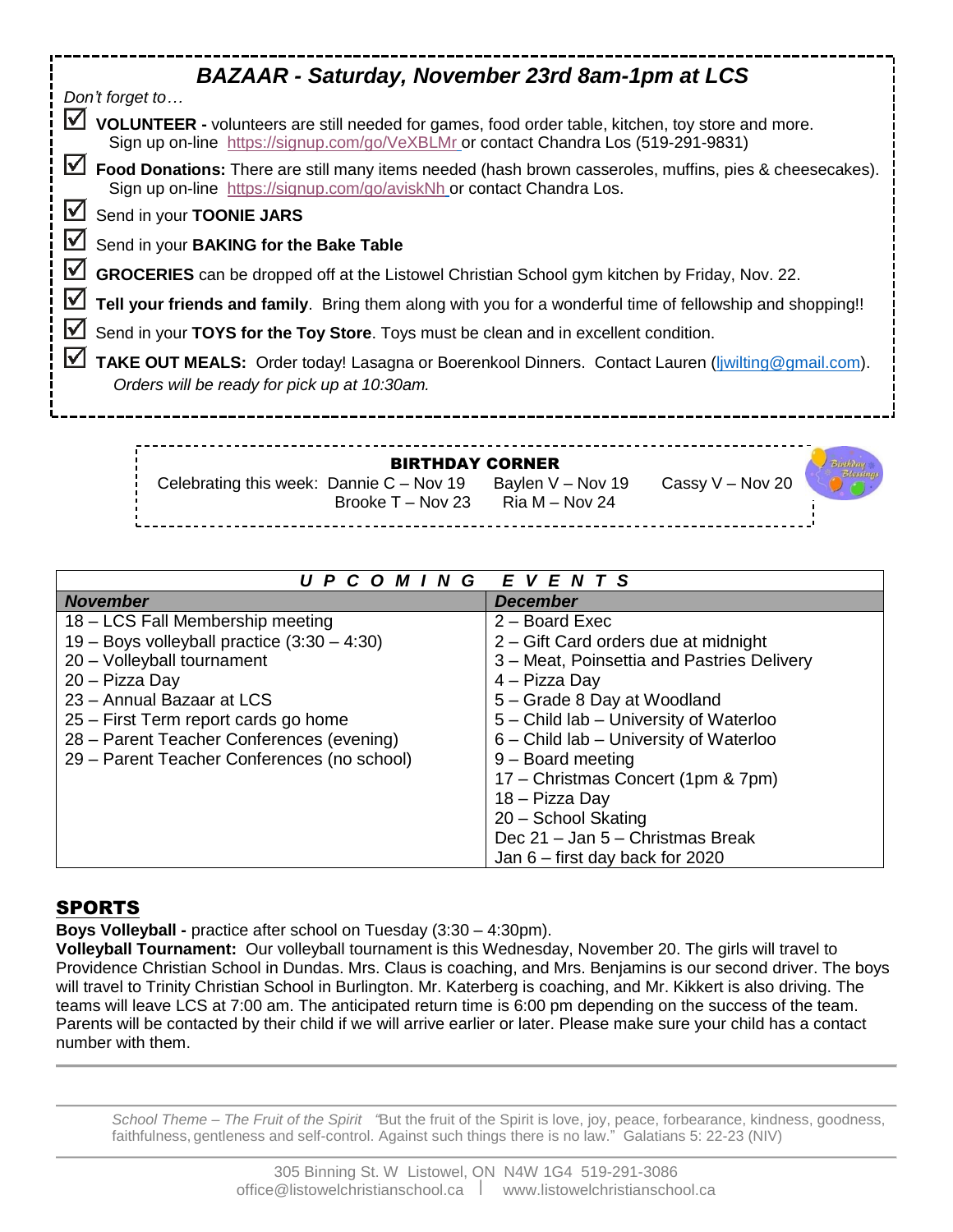# FROM THE CLASSROOMS

### **Music – Mrs. Wright**

Students in **grades 1-8** should be memorizing the lyrics to their songs for the Christmas concert. A copy of the song sheet was sent home to each family via kid mail last week.

**Grades 5 and 6:** Homework: Practice "O Come, O Come Emmanuel" on the recorder. Things to work on: playing with a steady beat, playing with a beautiful tone and blowing gently into the recorder. We are working on this piece for the Christmas concert.

#### **Junior Kindergarten – Mrs. Baarda**

We are continuing with our **Transportation** theme. We will be making hot air balloon pictures, have an airplane sensory bin and have car themed fine motor activities.

For **show and tell** this week it will be Marcus and Monique on Tuesday and Derek and Nixon on Thursday.

Our **focus letter** this week is G, and we will learn the Jolly Phonics letter G song.

We will continue to work in our *Handwriting Without Tears* workbook, focusing on finding and colouring specific parts of the picture and using proper pencil grip.

In **math**, we begin to look at two dimensional shapes.

In **Bible**, we will read about the Promised Land, and about Hannah.

We continue to look at feelings in our **health** unit, this week talking about different situations and how not everyone feels the same.

#### **Senior Kindergarten – Mrs. Heida**

This week we will **focus on letters** Q and G. Please send a G show and tell on Thursday. We will be working on identifying beginning sounds and will recite the rhyme, *Twinkle, Twinkle, Little Star*. Our new sight word will be "I", please return the book bags on Friday.

For **art** we will continue to mix primary colours to discover a secondary colour.

In **Bible,** we will learn the story of Jacob returning to Esau and will complete a review of the unit.

We are practicing for the Christmas program.

In **math**, we continue to explore shapes and print numbers. Have a great week!

### **Grade 1 – Mrs. Van Veen**

Here's to a "normal" 5-day week at school :) I'm excited to build on all the learning that we've completed in term 1! A few notes:

\* Library books are due back Wednesday.

\* There are new Scholastic book orders this month. If you would like to order, please do so online by searching for our school and then Emma van Veen - I will submit these on Nov 27th.

#### Curriculum:

**Spelling:** This week our words are a little different than usual. We are going to practice some words that we use often but aren't on our usual list. They are: **Grandma, Grandpa, November, weekend, family.** Our bonus will be neatly printing our First and Last name.

**Bible:** We are continuing to explore the story of Joseph.

**Memory Work:** "Do not be overcome by evil, but overcome evil with good." Romans 12:21

**French:** We are practicing *La Poule Maboule*!

**Math:** We are continuing to learn how to graph and interpret data.

**Homework:** No weekly sheet, please continue to read at home! Also, if you happen to have any pictures of your children reading, please send them in. We are creating a reading board.

As always, please email me if you have any questions or concerns.

### **Grade 2 and 3 – Mrs. Claus**

This weekend was a great time of reflection for me. Each one of your children is so fearfully and wonderfully made in the image of God. I am blessed to be teaching them.

I will be away on Wednesday for the volleyball tournament. Mrs. Duiella Boekestyn will be filling in.

**Spelling:** Friday is our spelling test:

Gr 2: place, make, making, help, here, want, nice, to, two, into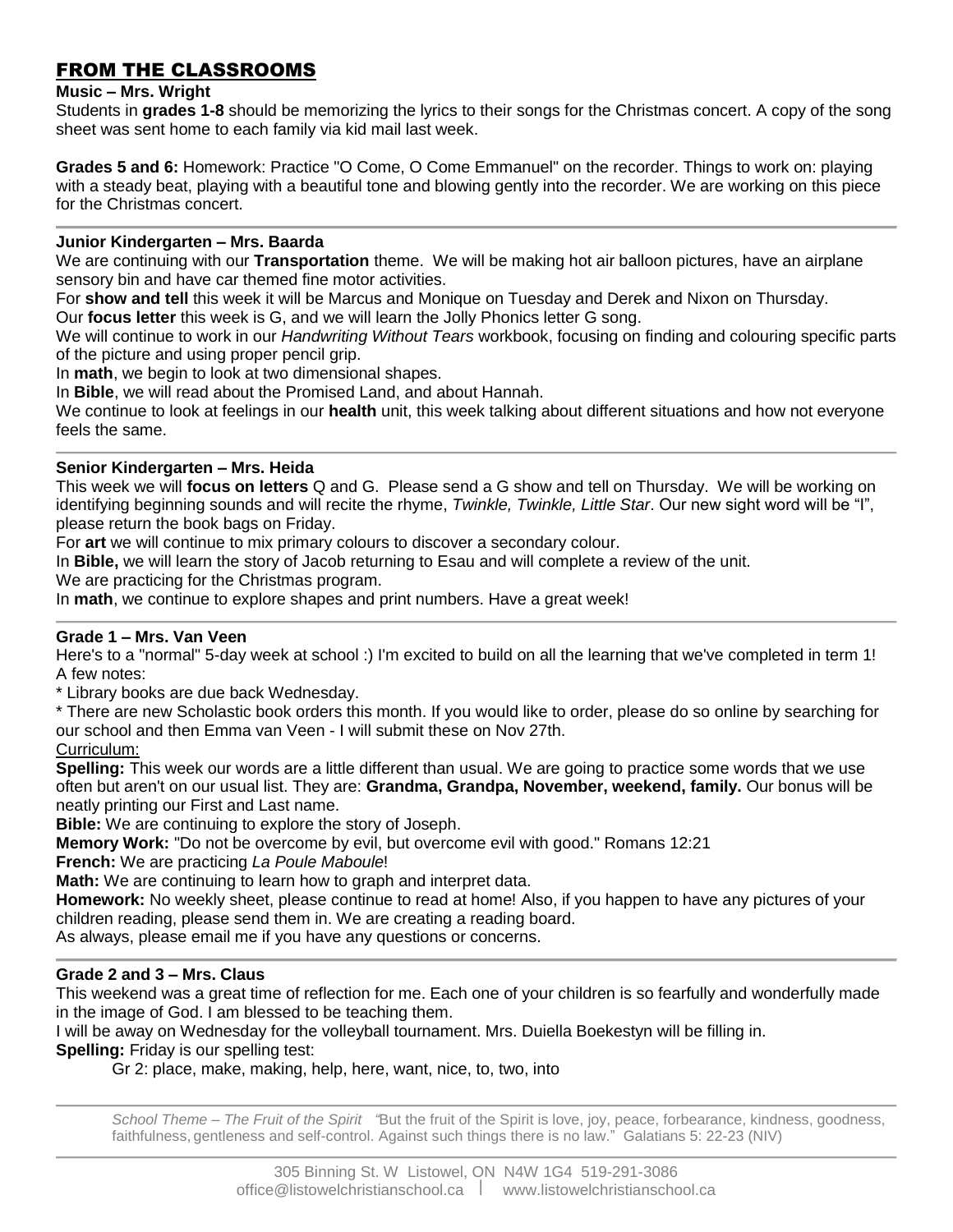Gr 3: children, search, teacher, reached, think, together, with, where, everywhere, short, push, finish, sure, who, whole

**Memory Work:** Our memory work is due next week Thursday: "As long as the earth endures, seedtime and harvest, cold and heat, summer and winter, day and night will never cease." Genesis 8:22

## **Grade 3 and 4 – Mrs. Delleman**

**Spelling** - We are doing Unit 11 words this week. Dictation is on FRIDAY.

**French** - We have started to translate our French play and have come across a number of repetitive phrases that students should be able to translate. We will have a small matching quiz for these phrases on WEDNESDAY. Students will take their duotangs home to study, and please note that there are no Smartbaord notes for this quiz.

**Cursive** - Last week we did not do cursive because we were not here on Friday.

**Memory Work** - Judges 21:25 - "In those days Israel had no king; everyone did as he saw fit." - Students will need to know this verse for their Bible quiz NEXT TUESDAY.

## **Grade 5 and 6 – Mrs. Vogel**

**French:** We have started a new unit called, "Je me presente." We will be focusing on how to tell people about ourselves and the vocabulary that comes along with that. You can listen to the song this unit is focused around on YouTube (called Je me present by DJ DELF).

Report Cards are coming out soon and if you would like to talk with me about your child in French this year, please don't hesitate to e-mail me or call me at the school to set something up.

## **Grade 5 and 6 – Mr. Katerberg**

**Bible:** We will be completing the unit "Later Judean Ministry." Test on Friday.

**Word work:** Lesson 10 test on Friday, November 22.

**Science:** In science students will hand in their moon mission materials on Thursday.

**Math:** We will be adding, subtracting, multiplying, and dividing decimals.

**Writing:** Our new writing assignment will be researching and developing our disease presentations.

**Reading:** We are nearing the end of our novel study *Mystery at Cranberry Farm.* Students need to hand in their final assignment on Friday.

**Health:** Students have all chosen a disease for their project. We will be spending time during our language lab learning about researching and developing our presentations.

# **Grade 7 and 8 – Ms. tenBrink**

**Bible**: Last week we finished our presentations looking at Jewish festival. Students definitely looked into the food side of each celebration. We have started a new unit on Job. On Wednesday those away for the volleyball tournament will need to complete and hand in the handouts by next week Monday. Memory work, Job 2:3 will be due Monday November 25.

# **Grade 7 and 8 – Mrs. Vogel**

We received a few pillows for our reading/study area. Thank you! The students are enjoying them and able to comfortably work in different areas around the classroom. That said, if you notice some more floor pillows, bean bag chairs, or other comfortable seating options, please let me know.

**History** - We are working on personal monologues of someone important in the development of either New France or British North America. They will be presented this week Thursday.

**Guided Reading** - We are continuing our study of "The Hobbit." Chapters 2 and 3 are up this week. Students should have chapter 2 and questions finished by Thursday. Chapter 3 for next Monday.

**Writing** - We finished our plot graphs for our short stories and will begin crafting them this week. **WWW** - Unit 6 work due and test on Friday.

**Health** - Great work on your bullying unit! A few students are presenting some ideas to the staff in the next week or so at a staff meeting that they believe will help prevent or stop bullying from happening in our school. Ask your student about it!

**Phys. Ed.** - Just a reminder that all gym wear, while it is important to bring home and get washed, does have to make it back to school for classes on Tuesday and Thursday as well as any team practices your child(ren) may have.